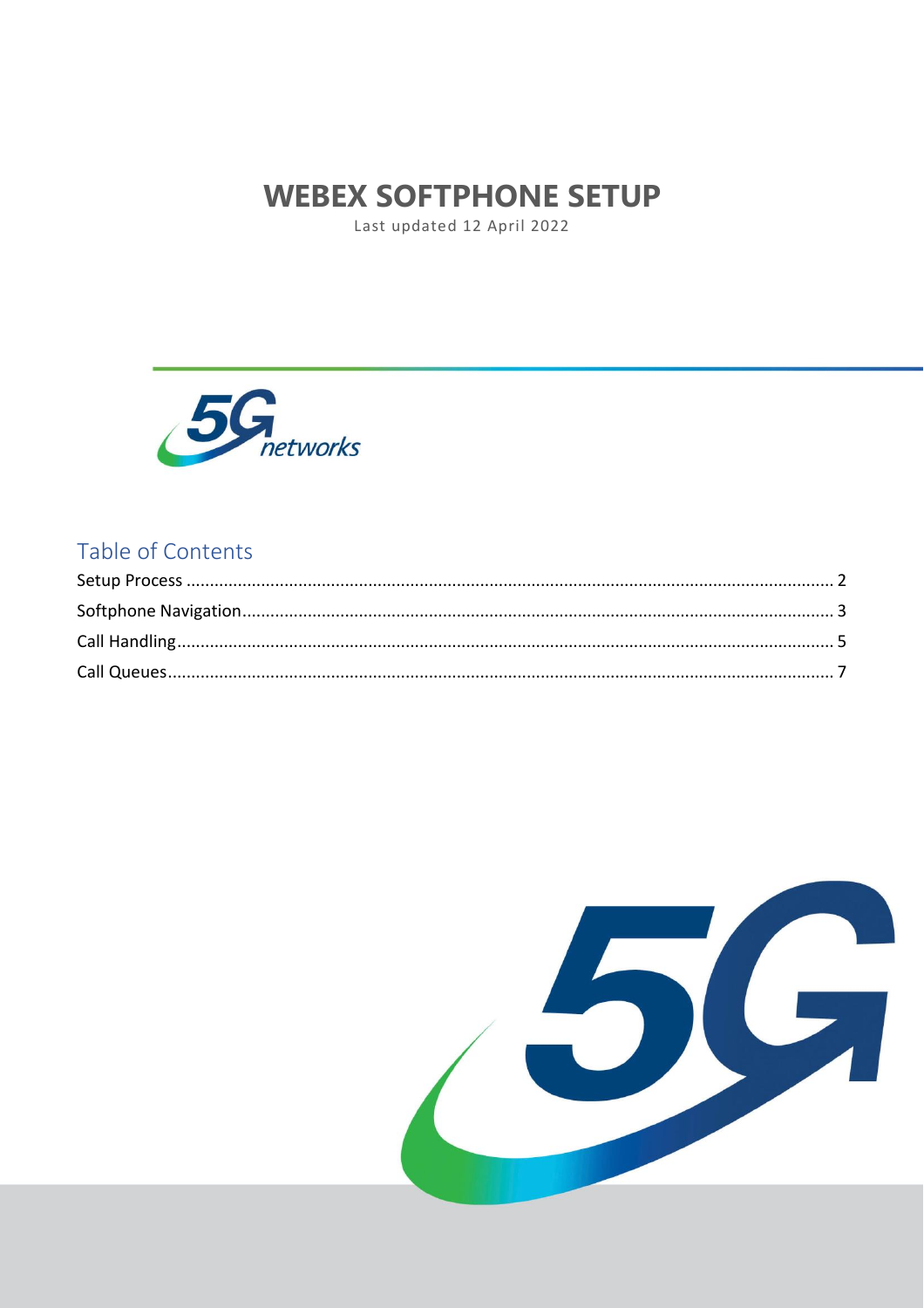

# <span id="page-1-0"></span>**Setup Process**

**Step 1:**

Webex can be downloaded from one of the following locations: For **Windows**, **Mac** and **Linux** - <https://www.webex.com/downloads.html> **Android & iOS** applications are available from the Google or Apple app stores or by scanning this QR code.



### **Step 2:**

Once you have successfully downloaded the Webex Application to your desktop, laptop or mobile phone, proceed to login. Enter your username and password supplied by 5G Networks.

If you're migrating from the older 5GN Communicator app, then these credentials will be the same.

If you get a prompt to enter a 6-digit validation, you might have incorrectly entered your username or entered a username which is not registered. Please try again or contact our support team by emailing support@5gn.com.au with the subject line '5GN Communicator Migration' and please include the username that you're trying to login with.

If you have forgotten your password, click forgot password and Webex will send you an email to start the password reset process.

|                                                                        | $\bullet$                                                                           |
|------------------------------------------------------------------------|-------------------------------------------------------------------------------------|
| Welcome to Webex. It's nice to meet you.<br>Work email address<br>Next | Check your email<br>We sent a six-digit confirmation code to<br>vignesh@5gn.com.au. |
| Need help signing in? Get Help                                         | Didn't get the code? Send it again                                                  |
| Join a meeting                                                         | Use a different email address                                                       |

Picture 1: Webex login screen Picture 2: Incorrect login step



## Page 2/7 **5gnetworks.com.au | 1300 10 11 12**

**IT Support Services | Telecommunications | Internet & Networking | Cloud Services | Hardware & Software**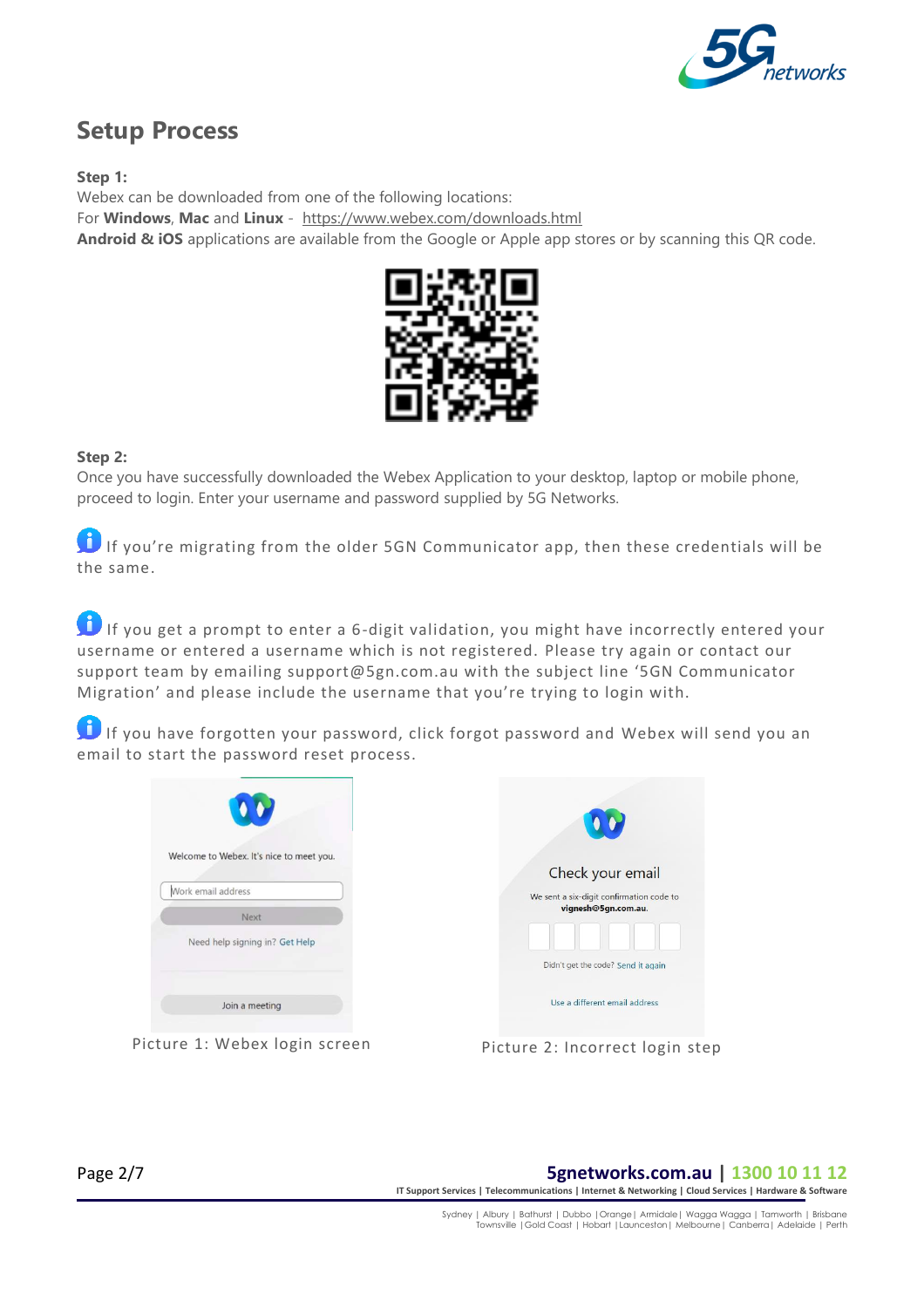

# <span id="page-2-0"></span>**Softphone Navigation**



Picture 3: Webex home screen

## **1) Profile Icon**

Allows access to your **Status** and **Settings** options so you're able to:

- Update your presence status (visible by other Webex users)
- Update your profile
- Change your Speakers, Microphone and Web Camera settings
- Update your voicemail settings

### **2) Contacts**

- Can be grouped as needed
- To add a contact, click the **+** (plus) button to the left of the **search bar** at the top of the screen
	- $\circ$  Other team members, once they've logged in to Webex for the first time, can be added by name
	- o External contacts can be added via create contact or by email address if they use WebEx as well
- Your contacts status icon will update to a grey icon after 15 minutes of inactivity.



Picture 4: Add a contact to Webex

If you're migrating from the older 5GN Communicator app, your existing contacts and chat history will not be migrated, however you will still be able to search for and add users within your business that have also migrated to Webex using the above process.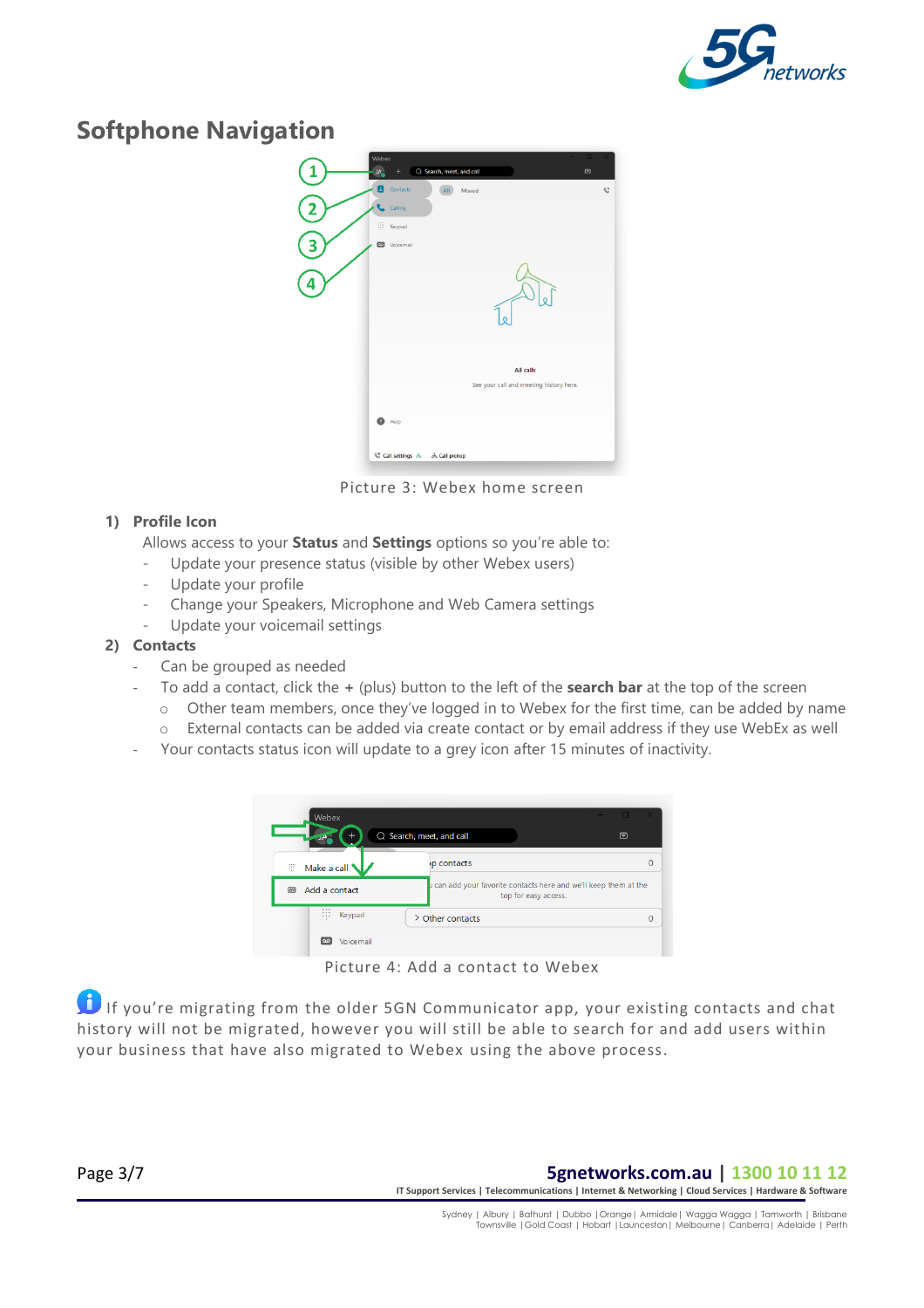

## **3) Call history**

- By default, all of your call history will be shown
- If the contact is highlighted that means you have an outstanding call back for that person and clicking the info icon will show when the call was missed
- You can use the **Missed** filter to filter for calls you may have missed
- Right clicking on a number that has no name will allow you to save as a contact

### **4) Voicemail**

- To listen to a voicemail, click the number or contact name and press play.
- You can have your voicemails delivered by email. To activate this, navigate to:
	- o User Profile Icon > Settings > Calling > Advanced Call Settings > Voicemail
	- o Update your email settings
- To update your Voicemail greeting, select the **Call voicemail** button in the top right of the screen
- If your mailbox has had pin enabled, you will be asked to set it before proceeding. You pin will need to be 6 digits and not a string of numbers i.e. 123456 or your extension

| Webex |           |                          | $\Box$<br>$\frac{1}{2}$ | $\times$                                   |
|-------|-----------|--------------------------|-------------------------|--------------------------------------------|
| JA.   | $\ddot{}$ | Q Search, meet, and call | $\circledcirc$          |                                            |
|       | Contacts  | Unread<br><b>Inbox</b>   |                         | $\mathscr{C}^{\bullet}$<br>Call voice mail |
|       | Calling   |                          |                         |                                            |
| ₩     | Keypad    |                          |                         |                                            |
| مه    | Voicemail |                          |                         |                                            |

Picture 5: Call voicemail button

Page 4/7 **5gnetworks.com.au | 1300 10 11 12 IT Support Services | Telecommunications | Internet & Networking | Cloud Services | Hardware & Software**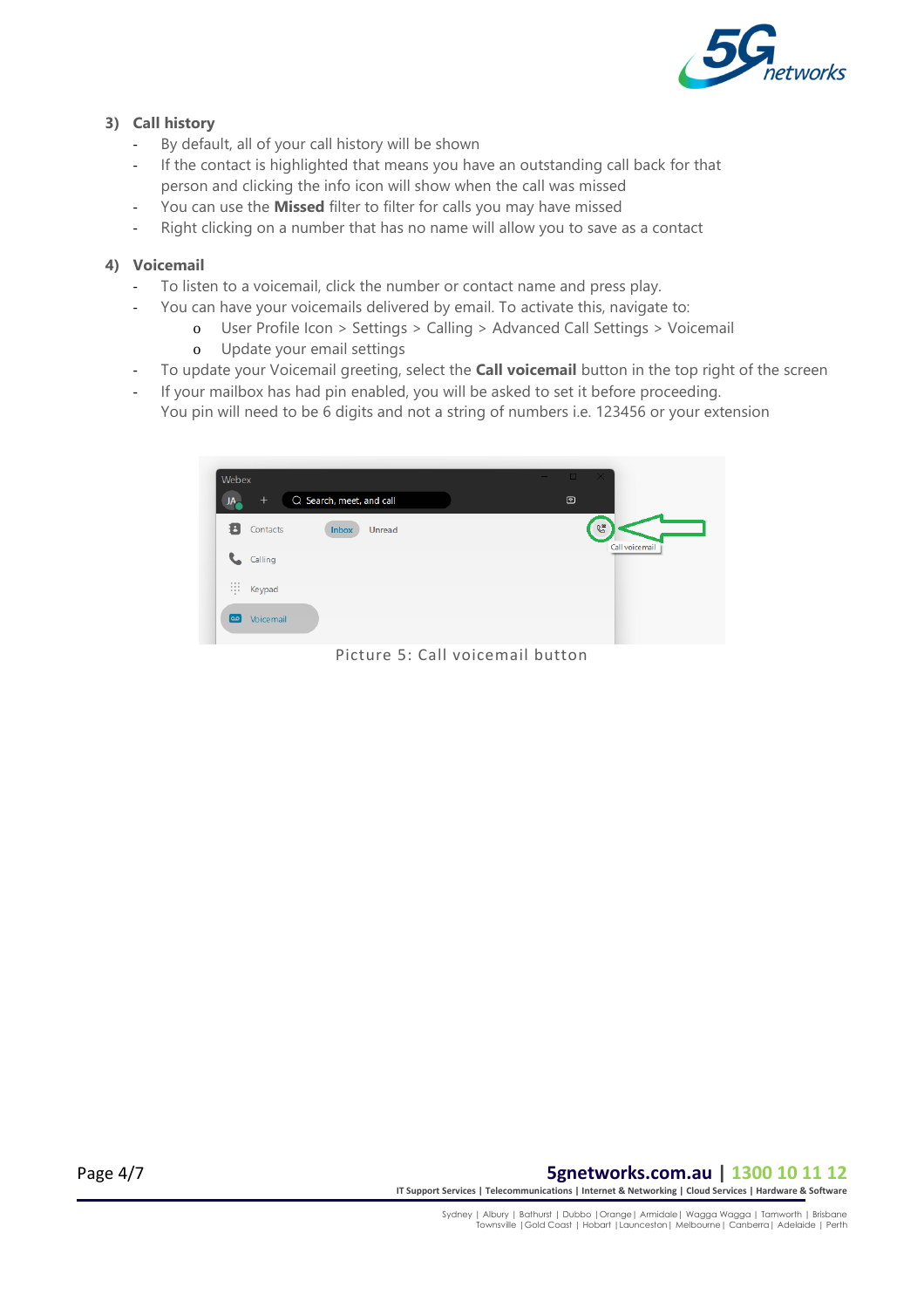

# <span id="page-4-0"></span>**Call Handling**

### **Making a Call**

Click on the left-hand **Keypad** menu icon, then enter phone number or name of contact followed by clicking either **Audio** or **Video** icons depending on the call type you're wanting to make. Note that video calls can only be made to other Webex users



Picture 6: Making a call in Webex

#### **Answering a Call**

- When an incoming call arrives, a pop screen will appear on your screen. All of your registered devices will also ring at the same time, for example your Mobile Phone.
- If it is a known contact, the popup will also display their name.
- Click answer to accept call (or press Control+K on your keyboard)
- If you choose to decline the call, the call will follow your configured settings within he Webex application. The following options are available to choose from.
	- o A direct call will go to your voicemail or call forward busy destination
	- o A call from a Hunt Group will continue to look for other teams members
	- o A call from a Call Queue will continue look for other teams and will return if configured to do so.

| Incoming call from<br>Suppliers<br>0400000000 |        |  |
|-----------------------------------------------|--------|--|
| <b>Decline</b>                                | Answer |  |

Picture 7: Incoming call popup window

Page 5/7 **5gnetworks.com.au | 1300 10 11 12 IT Support Services | Telecommunications | Internet & Networking | Cloud Services | Hardware & Software**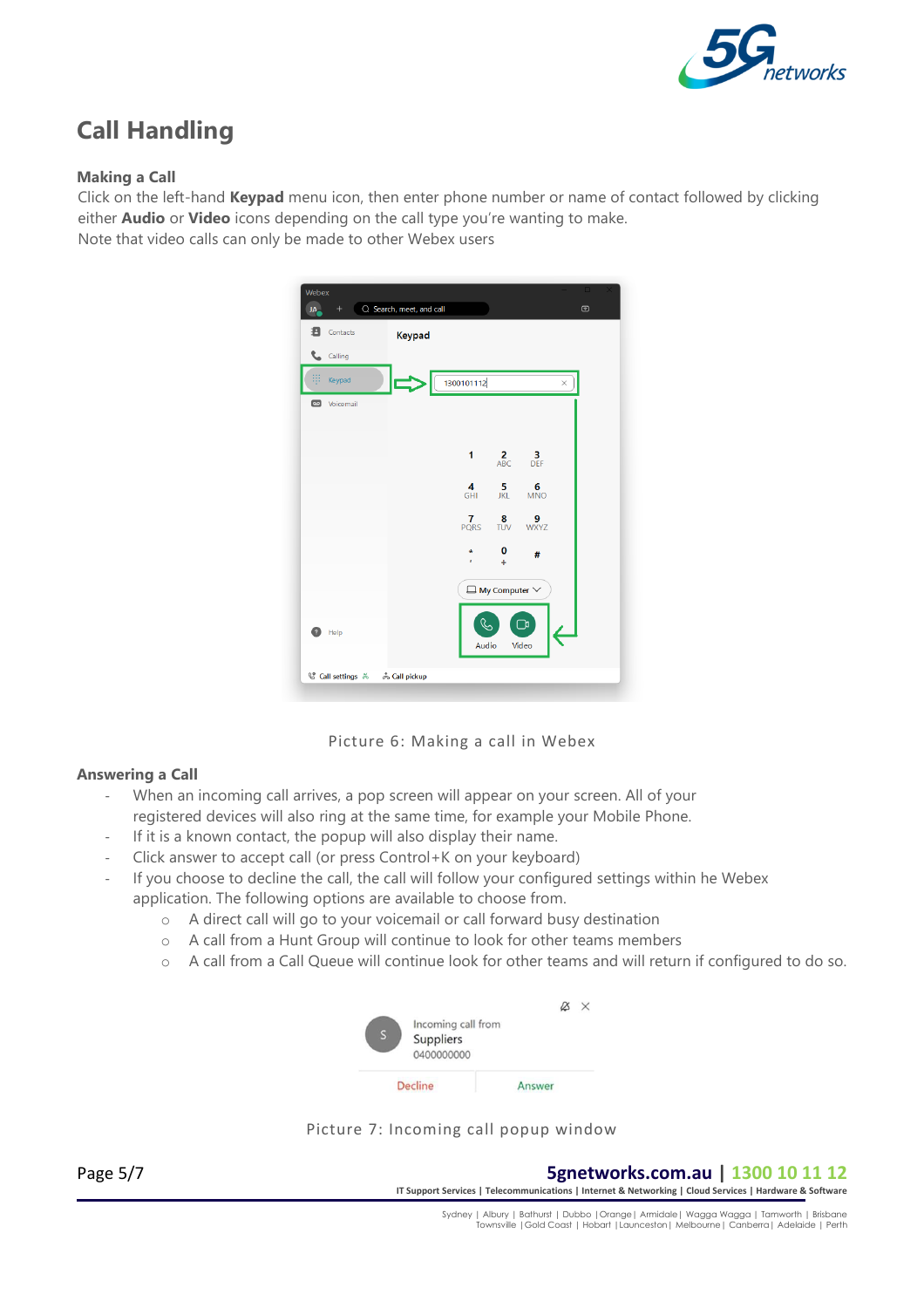

## **Active Call Controls**

The active call control window controls will change depend on the state of the call and depending on if the call is audio only or video & audio.

- 1. **Mute** will suppress the audio of your microphone
- 2. **Share** will allow you to share your screen or other media from your device when calling another Webex user
- 3. **Keypad** will allow you to dial numbers. For example, if you need to press 2 for support while in a call queue
- 4. Icon marked **X** will terminate the active call
- 5. If **Hold** is selected the window will present **Resume**
	- a. To reconnect press **Resume**
	- b. A held call cannot be disconnected by closing the window
- 6. **Park** will hold the call in another location with announcement/displayed of extension where it is Parked.
	- a. To get call back press Call Retrieve or
	- b. Click Call retrieve and enter extension announced/displayed
- 7. **Transfer** will hold the call once the destination commences ringing
	- a. Press **Transfer** enter number or contact
	- b. If you don't want to wait for party answer, click **Complete Transfer**
	- c. Otherwise wait and introduce as needed, then click **Complete Transfer**
	- d. If the other rejects call, press **X** and **Resume** held call
- 8. **Conference** will hold the call once the destination commences ringing
	- a. Press **Conference** enter number or contact
	- **b.** Wait and introduce as needed, then click **Merge Calls**
	- c. To add more people, repeat above step
	- d. If you leave the Conference all parties will be disconnected